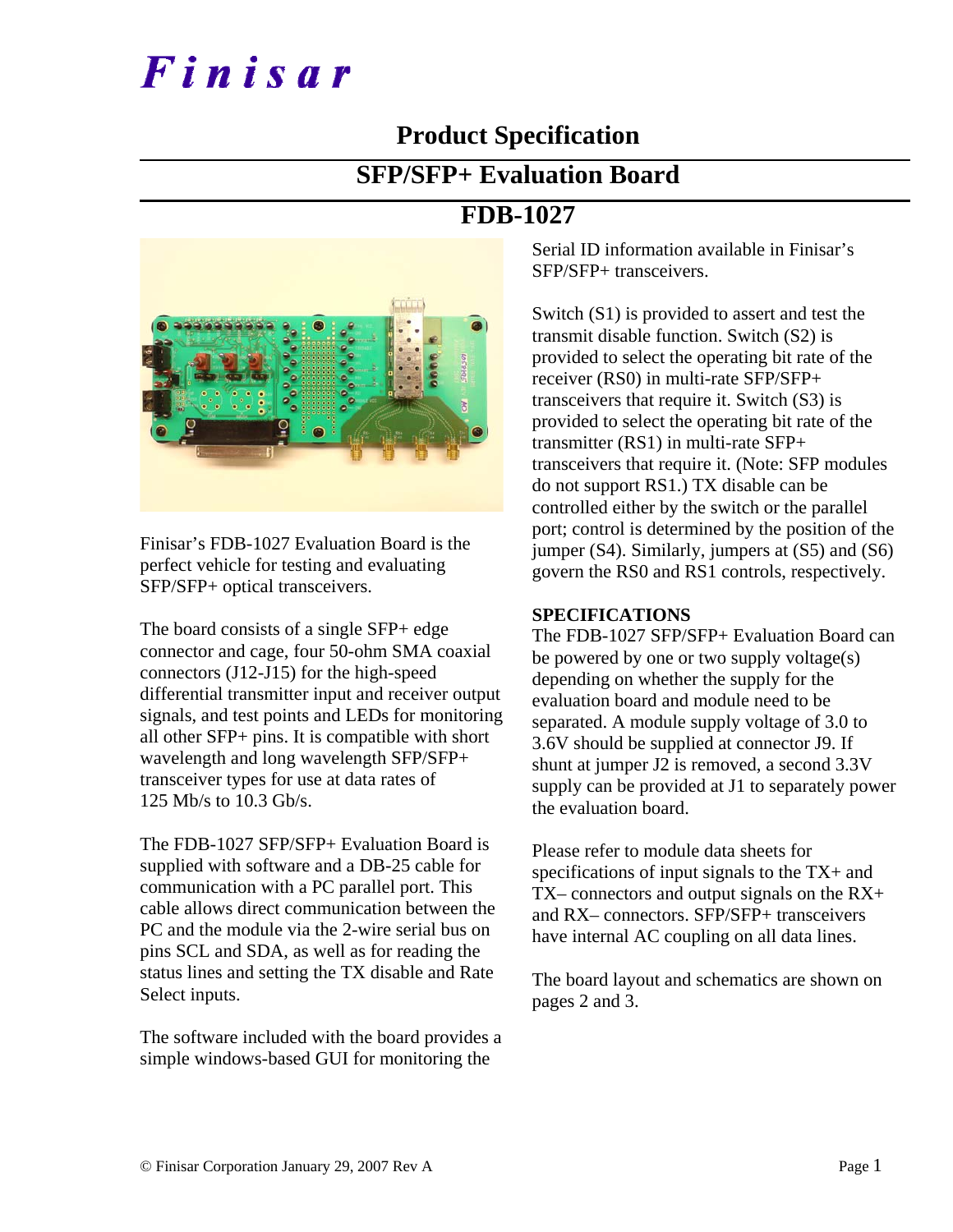# Finisar